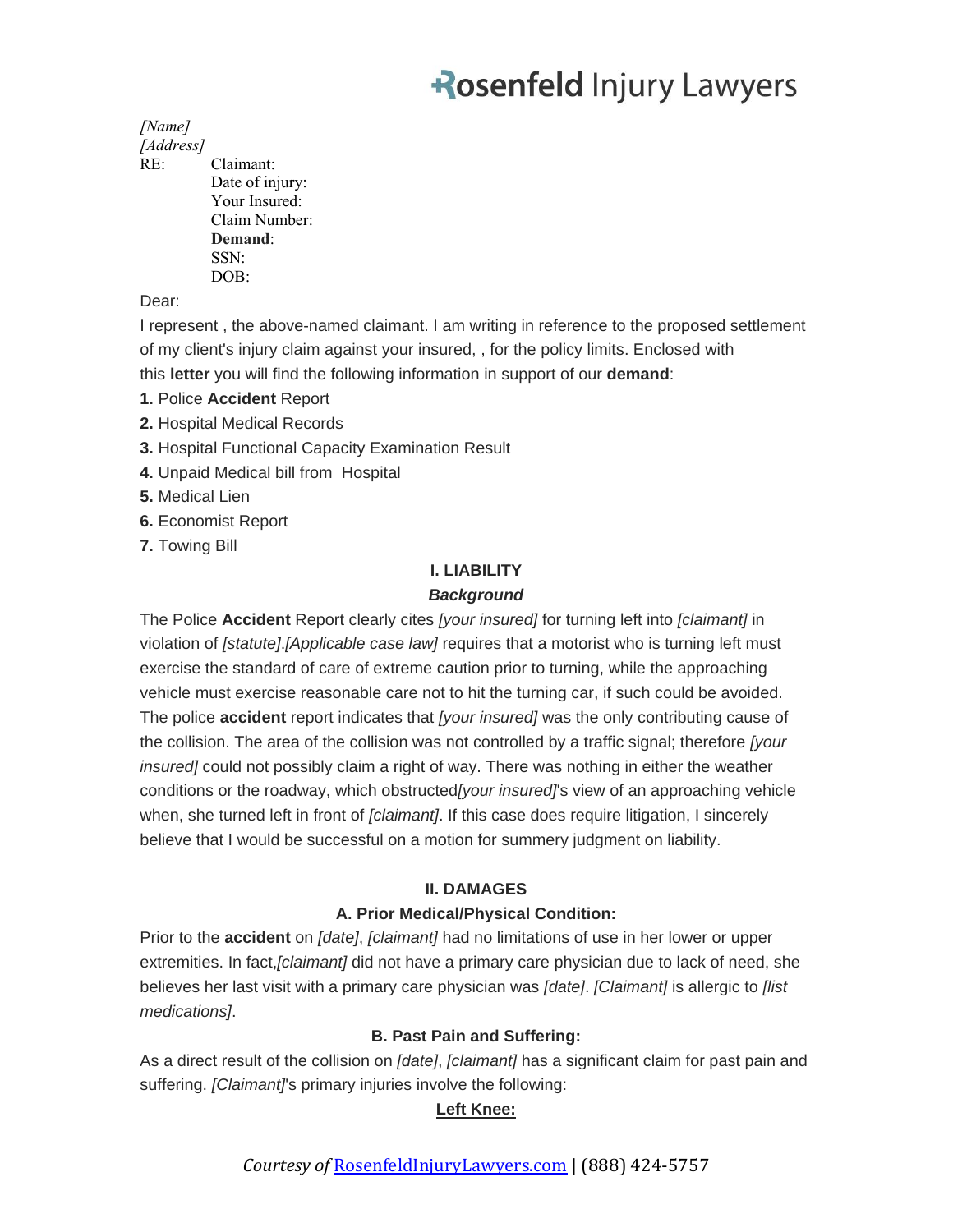- **1.** Fracture to her left lateral tibial plateau.
- **2.** Slightly displaced fractured fibula.
- **3.** Fracture of the medial femoral condyle chondral.
- **4.** Synovitis throughout the patellofemoral, anteromedial, and anterolateral joints.

#### **Tibial Plateau Fracture:**

A fracture to the tibial plateau alone can be a devastating injury. The tibial plateau is located at the very top of the tibia, which forms the surface of the joint, together with the condyles (knuckles) of the femur. The tibia plateau takes 80% of the weight of a body from the femur upward. To have a fracture in the area, as in this case, usually causes a crack through the cartilage at the top of the tibia. Without a smooth surface (cartilage) the area (synovial membrane) between the tibia plateau and the femur becomes irritated and inflamed. This process is not only painful; it greatly reduces the strength and mobility of the affected joint.

#### **Displaced Fractured Fibula:**

*[Claimant]*'s slightly displaced fibula was set without internal fixation. With both the tibia and fibula sustaining fractures, it was impossible for *[claimant]* to bear any weight with her left leg from *[date of accident]* until *[date]*.

#### **Medial Femoral Condyle Fracture:**

The medial femoral condyle is essentially the middle knuckle of the femur. This area bears the greatest share of the bodies weight as it impacts into the tibia and fibula. The medial femoral condyle is shaped to move smoothly against the tibia plateau and the fibula. Like the tibia plateau and the top of the fibula, the medial femoral is covered with cartilage for smooth motion. Once a fracture and inflammation of the chondyle occurs the cartilage will never rejoin to become a smooth area.

#### **Synovitis:**

Synovitis is inflammation of the synovial membrane (the inner lining of the cavity within the capsule surrounding the joint). The inflammation affects the ability of the synovium to perfonn its protective and lubricating functions. While pain, joint effusions and restricted movement are the short-term concerns, chronic inflammation can be the first step to degenerative changes in the joint. *[Orthopedic surgeon]* found synovitis throughout the patellofemoral, anteromedial, and anterolateral joints. With the addition of all other injuries in the knee, the strength and range of motion in the knee amounts to a significant permanent disability. Additionally, *[claimant]* has a great likelihood of needing complete knee replacement. *[Orthopedic surgeon]* is prepared to testify concerning the above injuries, permanency, limitations, and necessity for further procedures. In considering that *[claimant]* has injuries to the knee joint of the femur, tibia, fibula, the likelihood of recurring synovitis is inevitable.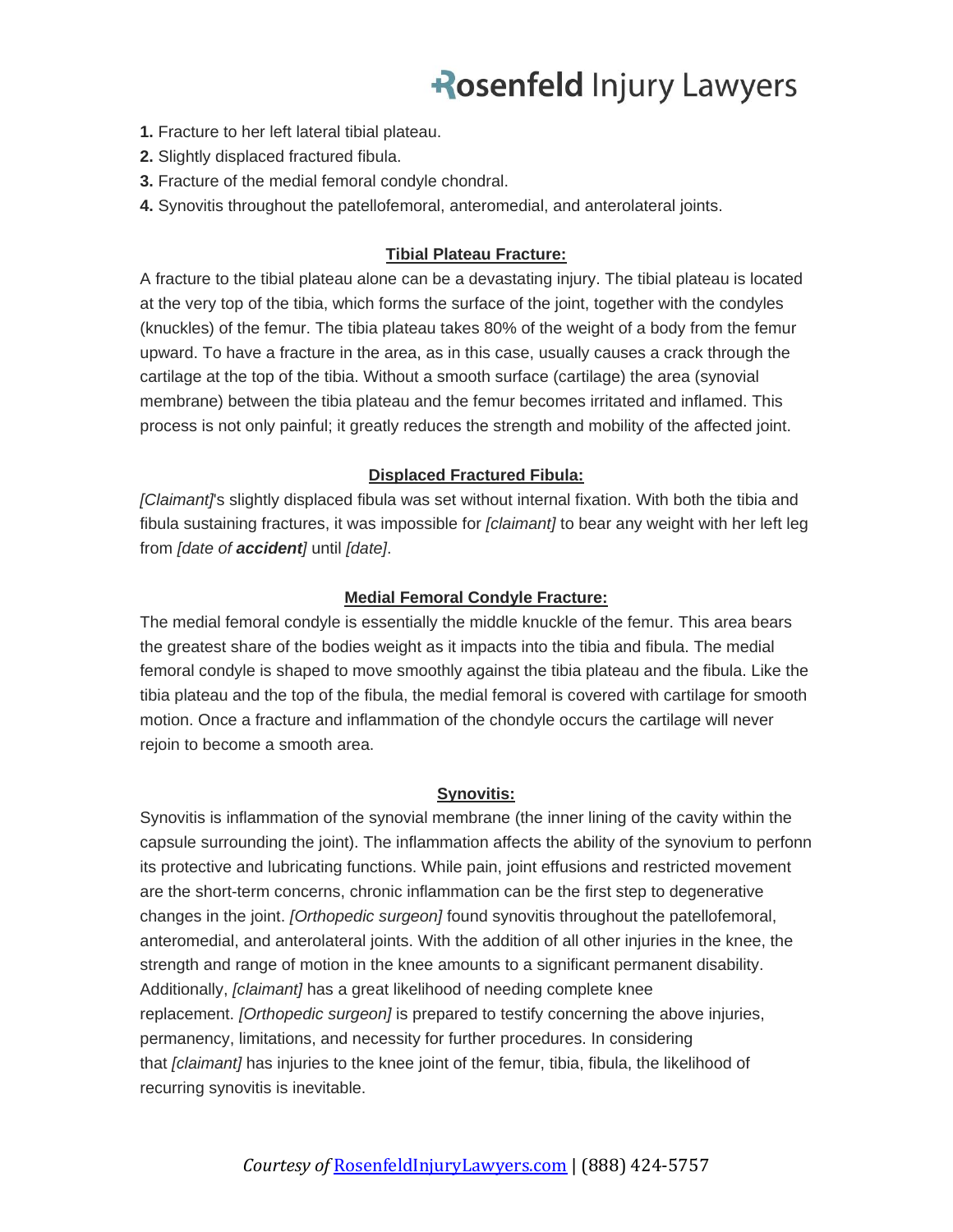#### **Strength and Range of Motion in Left Knee:**

A Functional Capacity Examination ("FCE") was conducted to determine the degree of *[claimant]*'s permanent loss of range of motion, strength, and capabilities as a result of the collision. An FCE test is extremely objective, as any deviation in effort is recorded throughout the testing process, so essentially if someone tries to "fake" or "exaggerate" an injury, it will show up. In *[claimant]*'s case, it is stated that she gave maximum effort and did not display a deviation.

#### **Left Shoulder:**

*[Claimant]*'s entire left side struck the hood of *[your insured]*'s vehicle after the initial impact. Although the medical providers were mainly focusing on *[claimant]*'s left knee, she did sustain secondary injuries to her shoulder and neck. The extensive limitation of *[claimant]*'s left shoulder as indicated on the results of the FCE test, as been diagnosed as a form of traumatic induced bursitis (inflammation) that has lead to permanent limitations. Essentially the tendons and ligaments of the shoulder has stretched causing *[claimant]*'s shoulder joint to become loss, therein leading to inflammation, irritation, and weakness.

#### **Neck:**

Like the shoulder, *[claimant]*'s neck problems were non-existent prior to the collision. *[Claimant]* displayed a deficit in cervical rotation bilateral (which is turning head toward shoulder); and cervical lateral flexion left (which is bending head down toward left shoulder). It appears that given the apparent limitations and complaints and level of disability as notes in the chart (moderate), *[orthopedic surgeon]* may order an upper MRI to rule out a herniation. Considering the policy limits and the above stated injuries for this case, I do not believe that a consideration of a neck injury is even necessary.

*[Claimant]* was asked to develop a time line of events after the collision. When considering pain, suffering, and loss of enjoyment of life a trier of fact will be considering many of these factors:

### *Chronology of pain and suffering* **Date of accident to date of surgery**

• On the date of the collision, *[claimant]* was placed on leg brace until the surgery was performed on *[date]*. Since the main injuries were at the knee joint, casting was not an option. Every few weeks the brace was adjusted at a slightly different angle to avoid having the knee heal in a locking position therein greatly reducing range of motion. Adjusting a knee with fractures is an extremely painful experience.

• Since *[claimant]* is allergic to *[particular medication]*, her pain medication was limited to *[other medication]*, which in her words would only "take the edge off."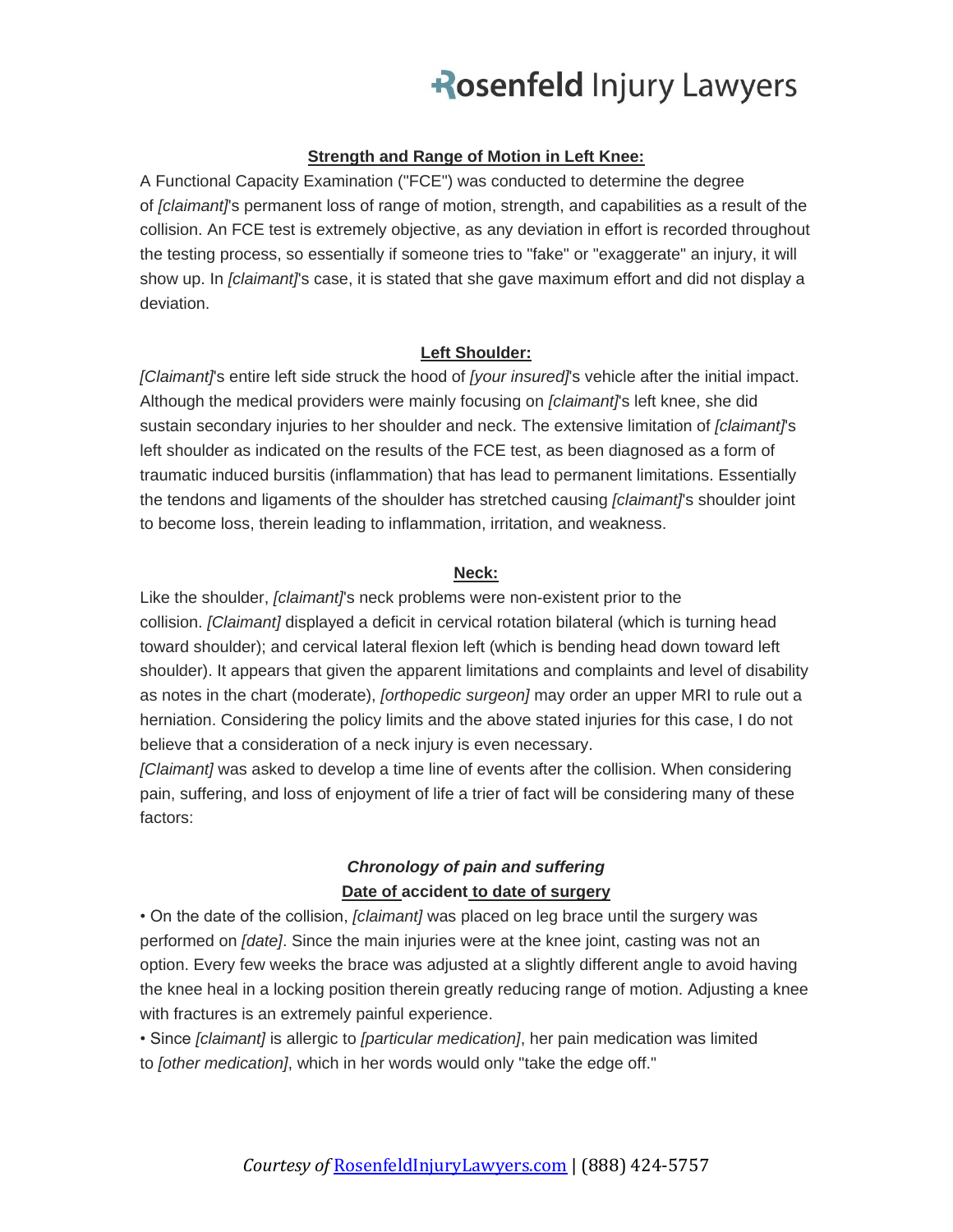• When *[claimant]* first returned to her home after her stay at the emergency department she was unable to climb up her stairs. She lives on the second story of her double home. Friends carried *[claimant]* up the stairs to her home.*[Claimant]* felt it only appropriate to ask her friends to come to her home and assist her only when absolutely necessary, which amounted to doctors appointments only. Her children assisted by going to stores to buy all necessities.

- No visiting nurse service at any time during recovery process.
- No weight bearing on the fractured leg, which lirnited all movement of left leg.
- Remained on couch almost exclusively from date of injury to surgery.
- Depressed due to her physical condition, constant crying.
- Never slept any period longer than 2 hours, due to pain, further affecting her mental state.
- Continuous nightmares limiting sleep.
- Constant pain at all times.
- Using crutch to assist in walking was extremely painful due to injury to left shoulder.
- Lying down almost exclusively.

#### **Surgery and post-operative care**

- Surgery on *[date]* at Hospital.
- Pain from the operation frequently caused periods of crying.
- *[Claimant]* was placed back in leg brace and told no weight bearing on leg for over two months.
- Still lying down in upstairs apartment almost exclusively.
- Continued inability to climb stairs either assisted or unassisted.
- Pain from knee, shoulder, and neck majority of the waking hours.
- Sleep pattern has not improved; typically wakes several times a night due to pain and lack of physical activity.
- Began very lightweight bearing in physical therapy *[date]*.
- Limited ability to negotiate stairs with railing and assistance from others began in approximately *[date]*.
- Remained on couch almost exclusively.
- Depressed, difficulty coping with pain, loss of job, lack of mobility and freedom.

#### **Post-operative recovery to present**

#### *Left Knee Permanent Limitations:*

- Permanent ankle and knee weakness and dysfunction.
- 41% loss in hamstring strength in left leg.
- 35% loss in quadriceps strength in left leg.
- Loss of approximately 22 degrees of range of motion in knee flexion.

• Loss of approximately 10 degrees of angle dorsiflexion. Although at first glance, one might think that 10 degrees is not significant, it is in fact extremely significant because without the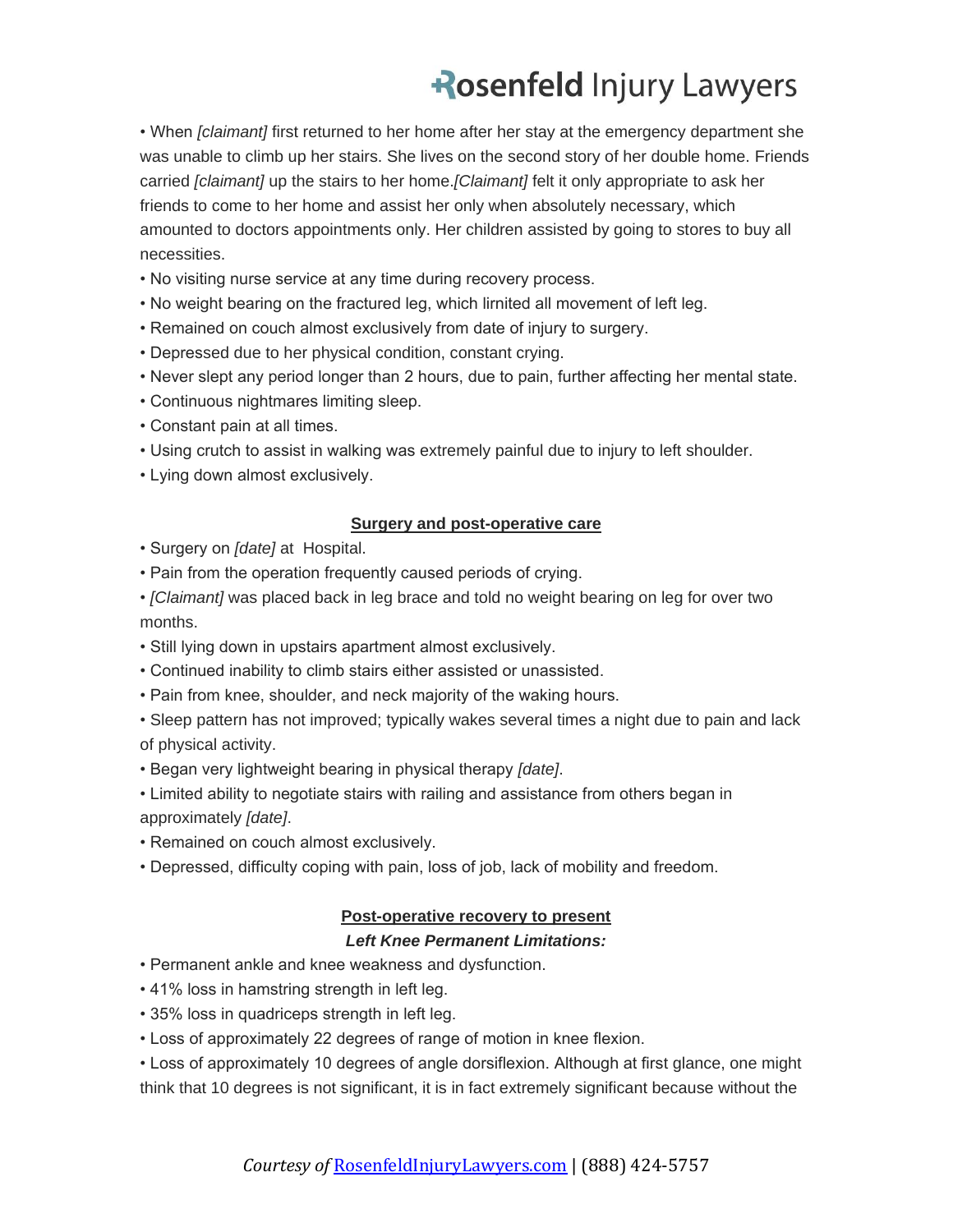ability to have dorsiflexion of at least 15 degrees, a person's ability to walk with normal strides is greatly affected. When a person does not have proper dorsiflexion, their strides become shorter results in a flat-footed step, and end in a rotation of the foot and leg to the side to avoid dorsiflexion.

• Consistently shifting her body weight to right side when standing (note: a prolonged pattern of weight shifting will eventually result in a hip and back injuries). Under the heading "Gait" of the FCE report, it is stated that "client demonstrated left hip hike, decreased left heel strike and decreased left knee flexion during swing phase of gait."The above mentioned manner of walking (known as "hiphiking") results in the knee and foot pounding when a step is taken instead of defusing the weight in a step from heel to toe. This walking pattern will increase knee joint synovitis and chrondritis.

• Unable to work at a job with continuous movement on feet (this would eliminate waitressing).

• Unable to climb stairs (or ramps, ladders, scaffold) without assistance oft-ailing (when no railing, *[claimant]* can not attempt to climb stairs.

- Knee and ankle swells when on feet for more than a 3-4 hours a day.
- Standing and walking limitation (less than 3 hours in an 8 hour day) due to injury to knee.
- Not recommended to engage in work involving squatting, kneeling, or crawling.
- Constant pain in knee affecting temperament and sleep.
- Early post-traumatic degenerative changes throughout knee.
- Early signs of post-traumatic arthritis due to trauma to left knee.
- Stiffness of left knee indicative of extensive damage to left knee.
- Extensive cartilage damage.
- Need to take *[pain medication]* (\$ per month) for rest of life.

#### *Left Shoulder Permanent Limitations:*

• Loss of 50 degrees in range of motion in left shoulder abduction (overhead reaching is greatly reduced).

- A 37% total loss of use of complete functionality in her left shoulder.
- A 58% loss of use in shoulder flexion.
- Rarely lift over 11 pounds more than from the ground to her side.
- Never lift over 21 pounds above her hips.
- Never carry weight beyond 10 pounds.

*Note*: there is no question that the above limitations are indicative of a significant rotator cuff injury.

• Constant need for *[pain medication]*.

#### *Neck Permanent Limitations:*

- Loss of 45 degrees in range of motion in cervical rotation bilateral.
- Loss of 15 degrees in range of motion in cervical lateral flexion left.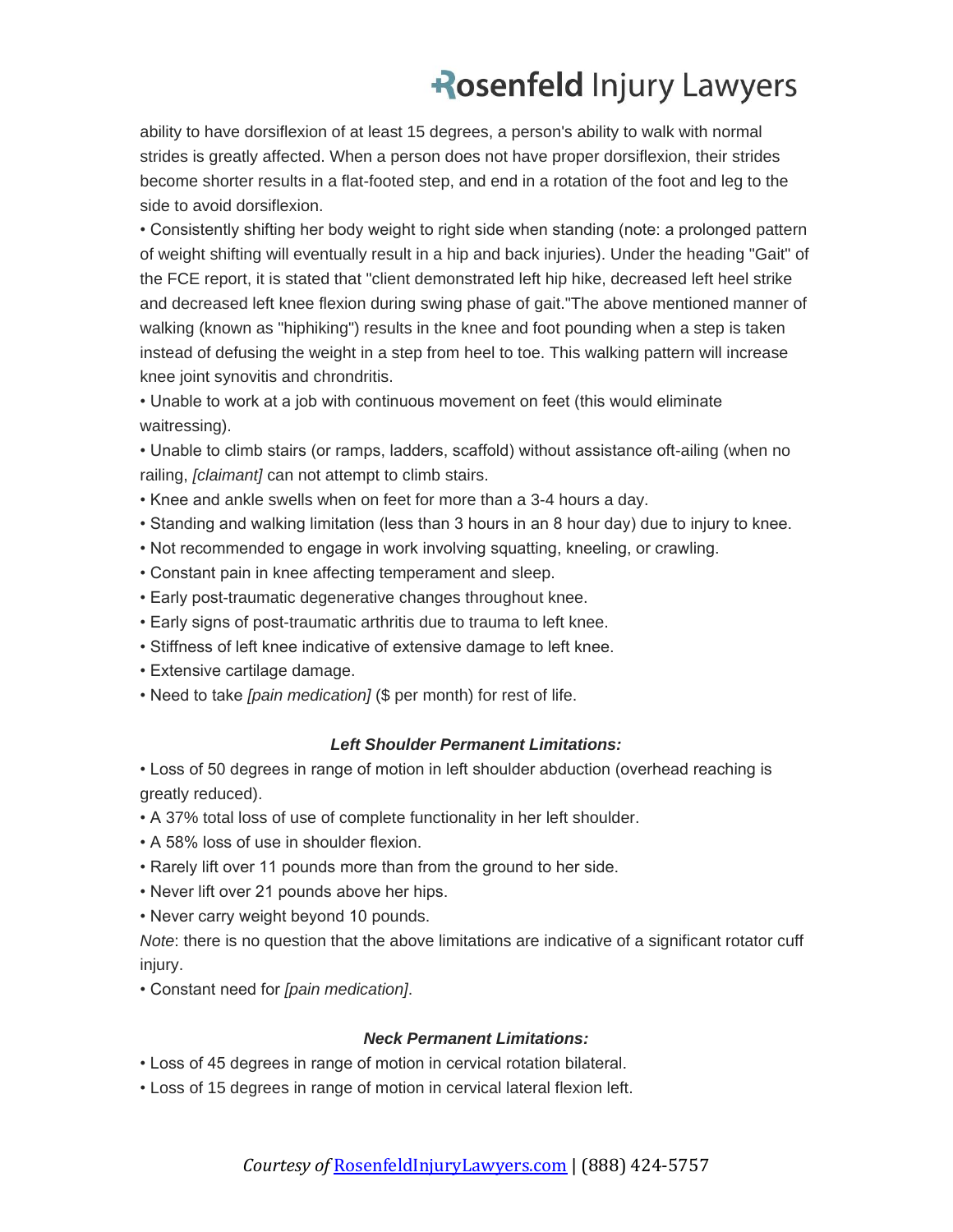#### **Loss of Enjoyment of Life (Past and Future):**

If a trier of fact considers a value for past pain and suffering, part of the pain and suffering under the law includes compensation for loss of enjoyment. *[Claimant]* would both offer witnesses testimony and testify herself to the following restrictions in her daily life:

• Loss of employment, that *[claimant]* considered a once in a lifetime type job.

• Loss of ability to perform the type of job that *[claimant]* has always worked, in restaurants on her feet over 8 hours a day.

• *[Claimant]*'s father was a veterinarian, and since age 4, *[claimant]* rode horses, which were always a great enjoyment and part of life. *[Claimant]* used to train Arabian horses, rode them in shows, and give lessons, and now has great difficulty getting on a horse (still has not ridden since the **accident**).

• Danced professionally, in performances across the county; taught Latin and other forms of dance at various studios. *[Claimant]* can no longer dance.

• Sleep pattern has not improved. Typically wakes 4-5 times a night due to pain and lack of physical activity.

• Household duties: can no longer vacuum; cannot walk while pushing; cannot extend to do activities such as cleaning windows, cannot climb on ladder; cannot walk and carry anything.

- Cannot carry grocery bags with more than a few light items.
- Cannot carry any groceries up stairs, needs hands to hold rails.
- Cannot carry laundry either up stairs or on level ground.
- Getting items out of a bottom cupboard is very difficult.
- Getting out of bath is very difficult.
- Need to use hand for support to get out of a sitting position.
- Cannot jog, run, or walk an distance for cardio exercise.
- Weight gain varies from 17-25 pounds over pre-injury.
- Loss of job that she loved (restaurant manager).
- Constant depression.
- Inability to sleep a complete night without waking up in pain.
- Fallen behind on many mortgage payments, which has greatly hurt credit rating.
- Loss of saving in attempt to save car and home.
- Can no longer lie down or sit in a comfortable position.

#### **VALUATION OF PAST PAIN & SUFFERING**

Upon reviewing state cases concerning traumatic knee injuries, the past pain and suffering has ranged from \$ to \$. Upon reviewing *[claimant]*'s history of past pain and suffering in comparison to other cases reported with similar injuries, clearly *[claimant]*'s history of recovery would justify a substantial recovery. I believe a conservative estimate of *[claimant]*'s past pain and suffering to be valued in excess of \$.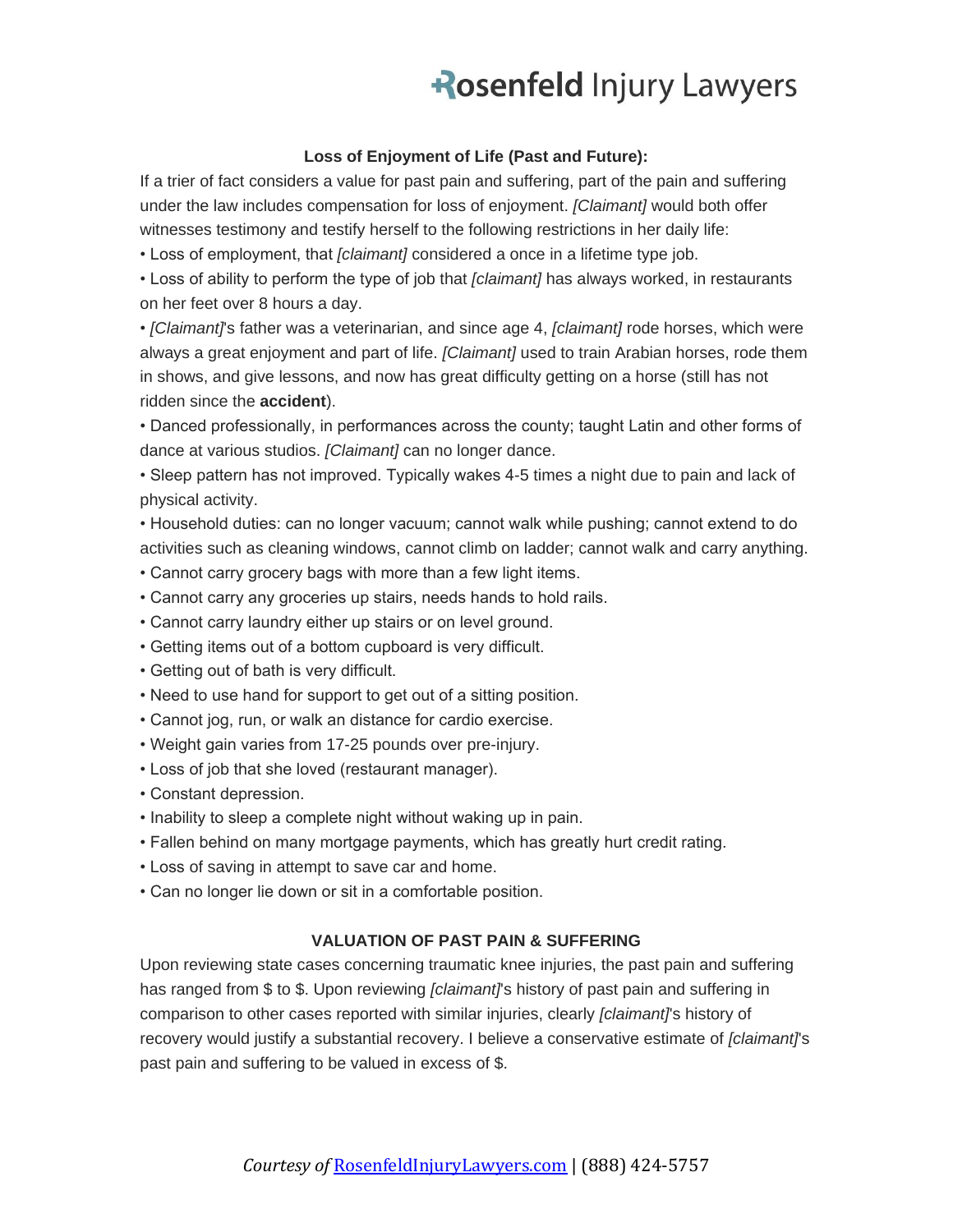#### **C. Future Pain and Suffering:**

The knee joint is the largest weight-bearing joint in the body. Over 80% of a persons body weight is supported at the knee joint. *[Claimant]* is currently years old, at this time *[life expectancy tables]* would allow a trier of fact to consider more years of future pain and suffering. Essentially, all of the limitations listed above as permanent injuries and loss of enjoyment of life should be and will be considered for a -year plus loss. Since her injury, *[claimant]* has treated with *[orthopedic surgeon]*. In reviewing the medical records, it is apparent that*[orthopedic surgeon]* already foresees at least one more future knee surgery (knee replacement) and taking into consideration that she has an expected years more of life expectancy, two knee replacement procedures are very likely (knee replacement typically does not last over 10-15 years). Clearly, we will ask the trier of fact to consider the heightened period of pain and suffering associated with additional surgery and recovery periods.

Past jury verdicts or settlements for future pain and suffering for individuals in their 50's range from a low of \$ to over \$. In *[claimant]*'s case, the proof clearly establishes a life of significant limitations, lifelong pain, and future medical procedures causing more pain and suffering. I truly believe that our trial of this matter on future pain and suffering alone could render a verdict over \$.

#### **D. Past Lost Wages:**

Neither a judge nor a jury will waver on lost wages, as they are what they are. As of *[date]*, *[claimant]* has lost in excess of \$. *[Claimant]* is currently unemployed. By the time this matter were to get before a jury,*[claimant]*'s past lost wages will be well over \$.

#### **E. Future Lost Wages:**

*[Claimant]* will likely never get a job that has the benefits to match what she lost at *[previous employer]*. The report of the economist retained by our office, , estimates *[claimant]*'s future lost wages at \$. Even assuming that a trier of fact would not completely agree with *[economist]*, they never veer far from an economist opinion. Even being conservative, *[claimant]* is likely to receive over \$ in future lost wages over the next years (to age 65).

#### **F. Medical Bills Past and Future:**

*[Claimant]* will ultimately be responsible for all her past and future medical bills past. *[Medical provider]* has already established a lien on this matter for \$. In addition, *[claimant]* owes the following bills: *[list]*

Total Medical Lien \$

*Future knee replacement surgery:*

The average cost of total knee replacement surgery is approximately \$, including hospital expenses, surgical material, surgical team costs, and recovery room expenses in hospital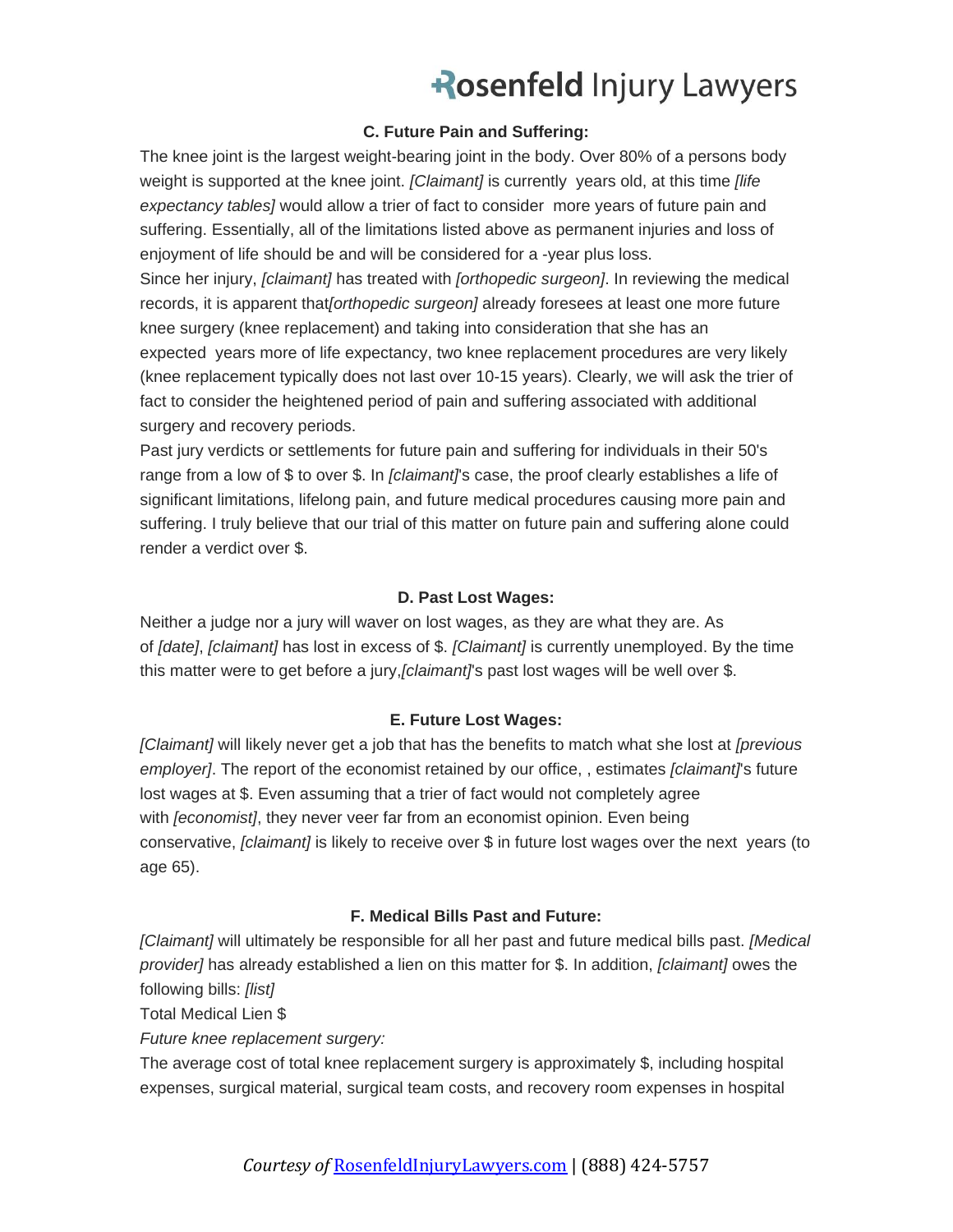(not including imaging expenses). The cost of each postoperative office visit with the treating orthopedic surgeon is approximately \$, with monthly visits anticipated for the first several months following surgery. Of course, physical therapy visits during the post operative period are anticipated to be more intense with an average of 3-4 times per week for approximately 2-3 months following surgery, adding up to \$ in postoperative physical therapy. In addition to the above, *[claimant]* will likely take *[medication]* for the rest of her life at a current cost of \$ per month, which, over *[claimant]*'s life expectancy, would amount to over \$. Establishing a case for past and future medical cost of over \$ is not unrealistic in this ease. Presenting evidence related to medical expenses for past and future care and treatment for a severe injury such as*[claimant]* becomes simply a mathematical calculation by the fact finder, and the Appellate Court rarely disturbs the special damage portion of a verdict.

#### **G. Knee Injuries:**

*[Set forth relevant cases with settlement amounts]*

#### **SUMMARY OF** *[CLAIMANT]***'S CLAIM:**

1. *Past Pain & Suffering (including loss of enjoyment of life),* which by the time this matter is tried will be approximately years. The range of similar cases is \$ to \$. For purposes of this settlement, I am willing to assume a conservative jury would only give *[claimant]*\$ a year. *Past Pain & Suffering* \$

2. *Future Pain and Suffering (including loss of enjoyment of life)*. Clearly *[claimant]* has permanency in her left knee, left ankle, left shoulder, and neck. With permanency established, a trier of fact will be offered the Life Expectancy Chart and consider -plus years. The range in similar cases has been established at between \$ and \$. For purposes of this settlement, I am willing to assume a conservative jury would only give *[claimant]* \$2,000 a year.

#### *Future Pain and Suffering* \$

3. *Past Lost Wages*. Already established lost wages are over \$. Estimating it will take years from the date of the collision to get to trial, the past lost wages will most likely be over \$. For purposes of this settlement, I am willing to assume that *[claimant]* gets a managerial position by *[date]* that pays \$ per year, and works its way up to \$ by the time of trial. Even considering this over-optimistic view, *[claimant]* would have past lost wages of well over \$from years after the collision.

*Past Lost Wages* \$

4. *Future Lost Wages.* Taking my above-optimistic scenario of *[claimant]* getting a managerial job starting at \$, she will still never match her income from *[previous employer]*, losing at least \$a year. For our conservative viewing, I am willing to assume a trier of fact only considers an economic offset of \$10,000 a year over the next years.

```
Future Lost Wages $
```
5. *Past Medical Bills.* Bills establish lien, no consideration of a discount. *Past Medical Bills* \$